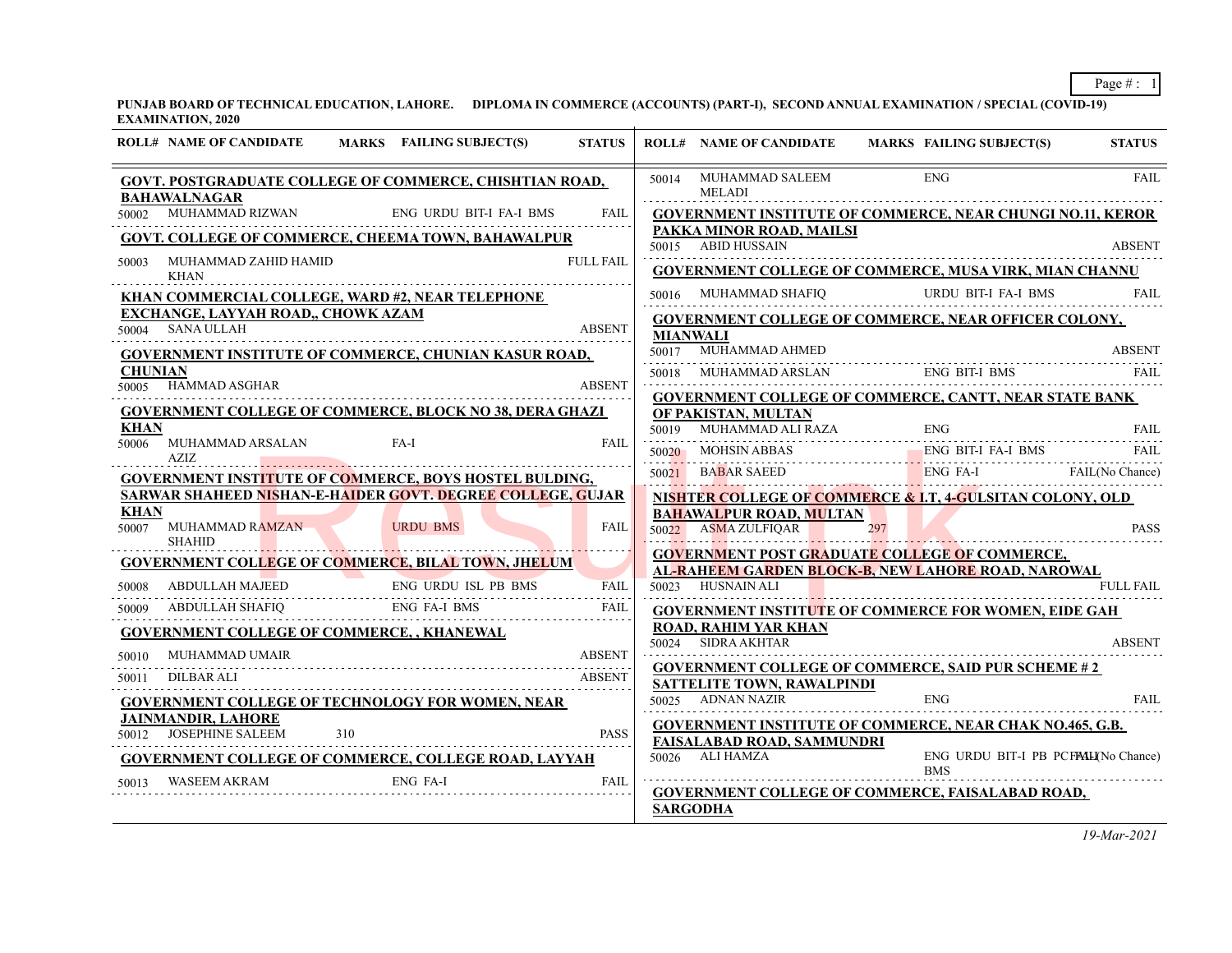**PUNJAB BOARD OF TECHNICAL EDUCATION, LAHORE. DIPLOMA IN COMMERCE (ACCOUNTS) (PART-I), SECOND ANNUAL EXAMINATION / SPECIAL (COVID-19) EXAMINATION, 2020**

Page # : 2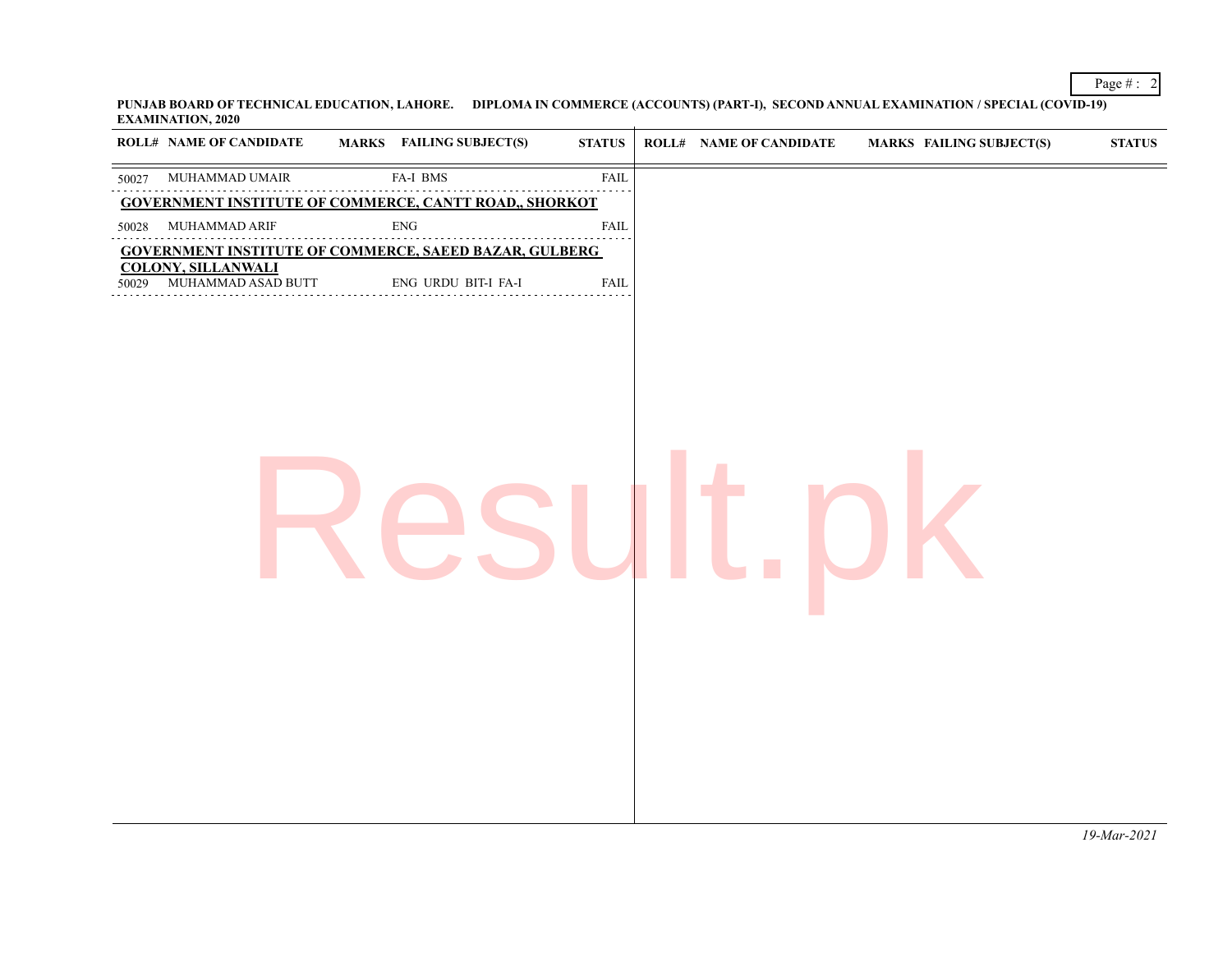**PUNJAB BOARD OF TECHNICAL EDUCATION, LAHORE. DIPLOMA IN COMMERCE (ACCOUNTS-17) (PART-I), SECOND ANNUAL EXAMINATION / SPECIAL (COVID-19) EXAMINATION, 2020**

|                          | <b>ROLL# NAME OF CANDIDATE</b>                                                     | MARKS FAILING SUBJECT(S) | <b>STATUS</b>                                                                                                           |                        | <b>ROLL# NAME OF CANDIDATE</b>                                              | MARKS FAILING SUBJECT(S) |                     | <b>STATUS</b> |
|--------------------------|------------------------------------------------------------------------------------|--------------------------|-------------------------------------------------------------------------------------------------------------------------|------------------------|-----------------------------------------------------------------------------|--------------------------|---------------------|---------------|
|                          | <b>GOVERNMENT COLLEGE OF COMMERCE, SHAHI WALA ROAD,</b><br><b>AHMADPUR EAST</b>    |                          |                                                                                                                         |                        | <b>GOVERNMENT COLLEGE OF COMMERCE, PEOPLES COLONY,</b><br><b>FAISALABAD</b> |                          |                     |               |
| 50198                    | MUHAMMAD ALI<br>ASIF KHALIL                                                        |                          | <b>ABSENT</b><br><b>ABSENT</b>                                                                                          | 51025                  | MUHAMMAD KHUBAIB<br><b>AKRAM</b>                                            | 344                      |                     | <b>PASS</b>   |
| 50199                    |                                                                                    |                          |                                                                                                                         | 51026                  | SADDE AHMAD BIT-I ENG-I FA-I FAIL FAIL                                      |                          |                     |               |
|                          | <b>GOVERNMENT INSTITUTE OF COMMERCE, NEAR TELEPHONE</b><br><b>EXCHANGE, ALIPUR</b> |                          |                                                                                                                         | 51045                  |                                                                             |                          |                     |               |
|                          | 50230 ABDUL MUJEEB                                                                 | $ENG-I$                  | FAIL                                                                                                                    | 51047                  | <b>AWAIS KHALID</b>                                                         |                          |                     | <b>ABSENT</b> |
|                          | GOVT. COLLEGE OF COMMERCE, CHEEMA TOWN, BAHAWALPUR                                 |                          |                                                                                                                         | 68356                  | <b>DILAWER MUMTAZ</b>                                                       |                          |                     | <b>ABSENT</b> |
| 50467                    | ALLAH NAWAZ KHAN                                                                   |                          | <b>FULL FAIL</b>                                                                                                        |                        | <b>GOVERNMENT INSTITUTE OF COMMERCE, , FORT ABBAS</b>                       |                          |                     |               |
| 50476                    | HAFIZ AHMAD LABIB                                                                  |                          | <b>ABSENT</b>                                                                                                           | 68357                  | <b>SARMAD KHALID</b>                                                        |                          | <b>URDU-I ENG-I</b> | <b>FAIL</b>   |
|                          | <b>AHSAN</b>                                                                       |                          |                                                                                                                         | 68358                  | MUHAMMAD LUQMAN                                                             | ENG-I                    |                     | <b>FAIL</b>   |
| 50478                    | MUHAMMAD SHAHZAD                                                                   |                          | BIT-I BMS ENG-I<br>FAIL                                                                                                 |                        | NATIONAL COLLEGE OF COMPUTER SCIENCES, JAMAT KHANA BAZAR,                   |                          |                     |               |
|                          | MUHAMAD JAMEEL                                                                     | <b>BIT-I ENG-I</b>       | FAIL                                                                                                                    | <b>GILGIT</b>          |                                                                             |                          |                     |               |
|                          | <b>GOVERNMENT INSTITUTE OF COMMERCE, MAIN BHAKKAR ROAD,</b>                        |                          |                                                                                                                         |                        | 51164 HASNAIN                                                               | 258                      |                     | <b>PASS</b>   |
| 50755                    | <b>DARYA KHAN</b><br>MUHAMMAD NADEEM                                               | <b>BIT-I BMS ENG-I</b>   | <b>FAIL</b>                                                                                                             |                        | <b>GOVERNMENT INSTITUTE OF COMMERCE, BOYS HOSTEL BULDING,</b>               |                          |                     |               |
|                          | <b>AKHTAR</b>                                                                      |                          |                                                                                                                         | <b>KHAN</b>            | SARWAR SHAHEED NISHAN-E-HAIDER GOVT. DEGREE COLLEGE, GUJAR                  |                          |                     |               |
|                          | 50760 MUHAMMAD ARSHAD                                                              |                          | <b>ABSENT</b>                                                                                                           |                        | 51247 UMER AFTAB                                                            | 279                      |                     | <b>PASS</b>   |
|                          | <b>GOVERNMENT INSTITUTE OF COMMERCE, NEAR POST OFFICE,</b>                         |                          |                                                                                                                         |                        | <b>GOVERNMENT COLLEGE OF COMMERCE, PEOPLES COLONY,</b>                      |                          |                     |               |
| <b>DEPALPUR</b><br>50769 | <b>SHAHZAIB WASEEM KHAN</b>                                                        | $ENG-I$                  | FAIL<br>the contract of the contract of the contract of the contract of the contract of the contract of the contract of |                        | <b>GUJRANWALA</b><br>68359 MUHAMMAD SAAD KHAN 384                           |                          |                     | <b>PASS</b>   |
|                          | <b>GOVERNMENT COLLEGE OF COMMERCE, BLOCK NO 38, DERA GHAZI</b>                     |                          |                                                                                                                         |                        | <b>GOVERNMENT INSTITUTE OF COMMERCE FOR WOMEN, ST.NO.4</b>                  |                          |                     |               |
| <b>KHAN</b>              |                                                                                    |                          |                                                                                                                         |                        | BIG.CIVIL LINES IST FLOOR OF THE BUILDING GVIW, GUJRANWALA                  |                          |                     |               |
| 50907                    | MUHAMMAD MANZOOR UL<br><b>KONAIN</b>                                               |                          | <b>ABSENT</b>                                                                                                           |                        | 51308 AMINA                                                                 |                          |                     | <b>ABSENT</b> |
| 50918                    | MUHAMMAD RIZWAN                                                                    |                          | ABSENT                                                                                                                  | 51309                  | SUNBAL                                                                      | $FA-I$                   |                     | <b>FAIL</b>   |
| 68352                    | MUHAMMAD IMRAN                                                                     | BIT-I ENG-I              | BIT-I ENG-I FAIL                                                                                                        |                        | GOVERNMENT COLLEGE OF COMMERCE, JALALPUR JATTAN ROAD,                       |                          |                     |               |
| 68353                    | <b>WALEED RAZA</b>                                                                 |                          | <b>FULL FAIL</b>                                                                                                        | <b>GUJRAT</b><br>68360 | WASEEM ABBAS                                                                | ENG-I                    |                     | <b>FAIL</b>   |
| 68354                    | <b>TASAWOR ABBAS</b>                                                               |                          | <b>ABSENT</b>                                                                                                           |                        | 68360 WASEEM ABBAS ENG-I ENG-I FAIL<br>68361 NOUMAN ALI                     | $ENG-I$                  |                     | FAIL          |
| 68355                    | ABDUL MANAN                                                                        |                          | <b>ABSENT</b>                                                                                                           |                        |                                                                             |                          |                     |               |
|                          | <b>GOVERNMENT INSTITUTE OF COMMERCE FOR WOMEN, BLOCK Z,</b>                        |                          |                                                                                                                         |                        | <b>GOVERNMENT COLLEGE OF COMMERCE, SATELLITE TOWN, JHANG</b>                |                          |                     |               |
|                          | NEAR GOVT. COMPREHENSIVE HIGH SCHOOL, DERA GHAZI KHAN                              |                          |                                                                                                                         |                        | 51668 AKMAL KHAN                                                            |                          |                     | <b>ABSENT</b> |
| 50933                    | <b>IORA RAMZAN</b>                                                                 |                          | <b>ABSENT</b>                                                                                                           |                        | <b>GOVERNMENT INSTITUTE OF COMMERCE FOR WOMEN, UPPER STORY</b>              |                          |                     |               |
|                          |                                                                                    |                          |                                                                                                                         |                        | VOCATIONAL INSTITUTE FAISALABAD ROAD, JHANG                                 |                          |                     |               |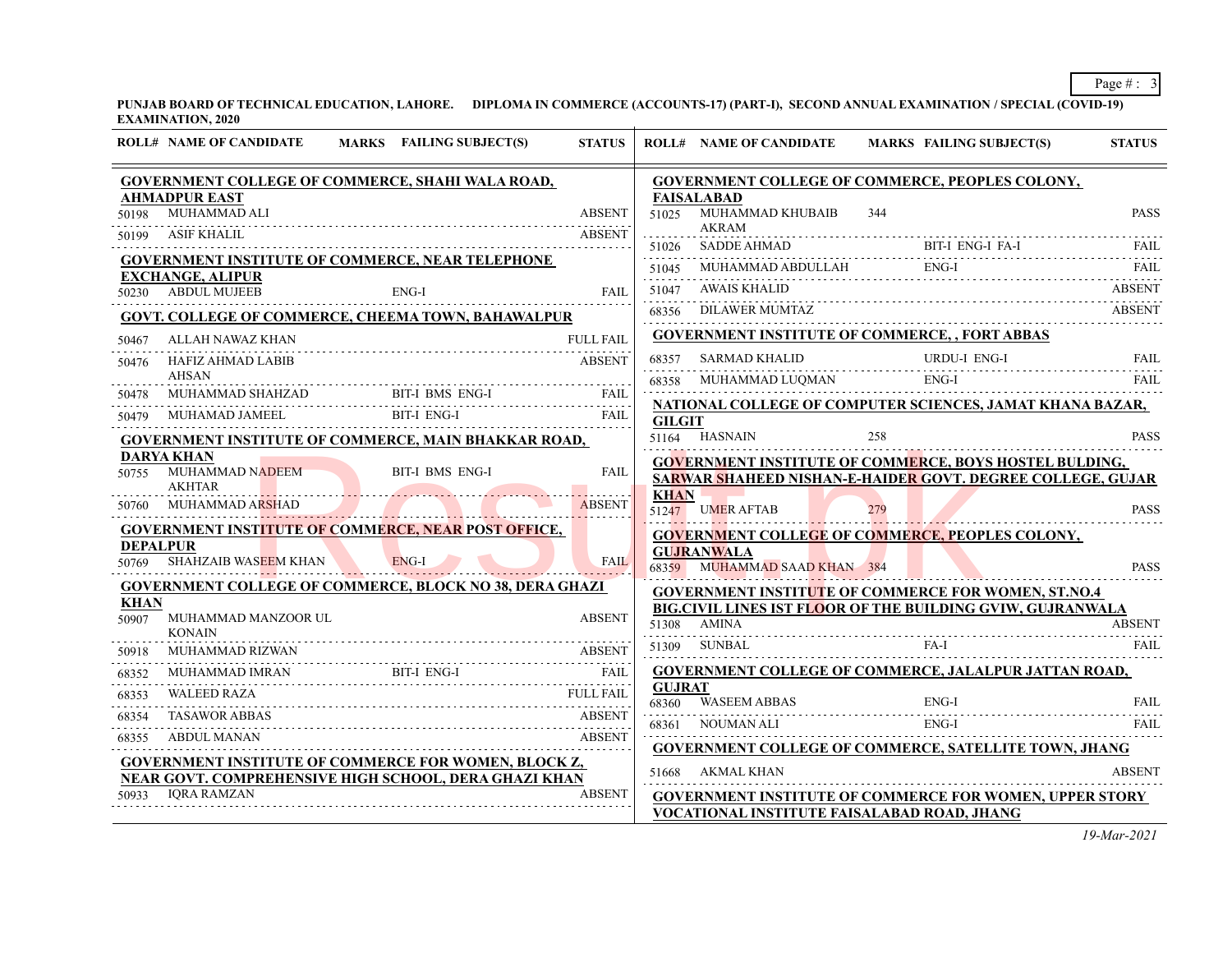**PUNJAB BOARD OF TECHNICAL EDUCATION, LAHORE. DIPLOMA IN COMMERCE (ACCOUNTS-17) (PART-I), SECOND ANNUAL EXAMINATION / SPECIAL (COVID-19) EXAMINATION, 2020**

|                  | <b>ROLL# NAME OF CANDIDATE</b>                        | MARKS FAILING SUBJECT(S)                                    | <b>STATUS</b> |                | <b>ROLL# NAME OF CANDIDATE</b>                           | MARKS FAILING SUBJECT(S)                                     | <b>STATUS</b> |
|------------------|-------------------------------------------------------|-------------------------------------------------------------|---------------|----------------|----------------------------------------------------------|--------------------------------------------------------------|---------------|
| 68362            | <b>IQRA REHMAN</b>                                    | 330                                                         | <b>PASS</b>   | 52180          | AMANULLAH                                                | BIT-I<br>AMANULLAH BIT-I FAIL FAIL                           |               |
|                  |                                                       | <b>RACHNA COLLEGE OF COMMERCE, YOUSAF SHAH ROAD, NEAR</b>   |               | 52185          | $\begin{array}{ l l }\n \text{WASEEM AKRAM} \end{array}$ |                                                              | ABSENT        |
|                  | KATCHERY CHOWK, JHANG                                 |                                                             |               |                | 52186 MUNEEB SHAHZAD                                     | ENG-I                                                        | <b>FAIL</b>   |
|                  | 51714 MUHAMMAD SAQIB                                  |                                                             | <b>ABSENT</b> |                |                                                          | GOVERNMENT INSTITUTE OF COMMERCE, THQ HOSPITAL G.T.ROAD,,    |               |
|                  |                                                       | GOVERNMENT COLLEGE OF COMMERCE, BILAL TOWN, JHELUM          |               | <b>KHARIAN</b> |                                                          |                                                              |               |
| 68363            | <b>SHAHREYAR NADEEM</b>                               | URDU-I BIT-I BMS ENG-I<br>FA-I                              | FAII.         | 52266          |                                                          | MUBASHAR HUSSAIN ISL URDU-I BIT-I ENG-I FA-I FAIL            |               |
| 68364            |                                                       |                                                             | <b>ABSENT</b> | 52268          | KHALIL MASIH                                             |                                                              | <b>ABSENT</b> |
| 68365            |                                                       | TAYYAB ZAMEER MINHAS ISL PC URDU-I BIT-I BMS FAIL           |               | 68377          | USMAN ASIF                                               | BIT-I BMS ENG-I FA-I FAIL                                    |               |
|                  |                                                       | ENG-I FA-I                                                  |               |                |                                                          | ENG-I<br>68626 NOMAN ALI ENG-I FAIL FAIL                     |               |
| 68366            |                                                       | ROHAIL ANWAR PC URDU-I BMS ENG-I FA-I FAIL                  |               |                |                                                          | <b>GOVERNMENT COLLEGE OF COMMERCE, MINI BY PASS, RAILWAY</b> |               |
| 68367            |                                                       |                                                             |               |                | <b>ROAD, KOT ADDU</b><br>52319 MUHAMMAD BILAL            | $ENG-I$                                                      | <b>FAIL</b>   |
| 68368            |                                                       | MUHAMMAD ALI RAZA PB PC URDU-I BIT-I BMS<br>ENG-I FA-I      | FAIL          |                |                                                          | <b>GOVERNMENT COLLEGE OF COMMERCE, COLLEGE ROAD, LAYYAH</b>  |               |
| 68369            |                                                       | SHAHMIR AHMED MUGHAL ABSENT                                 |               |                |                                                          | 68378 MUHAMMAD KAMRAN ISL BMS ENG-I FA-I                     | <b>FAIL</b>   |
| 68370            | ZEESHAN JAVED                                         | URDU-I BIT-I BMS ENG-I                                      | FAIL          |                |                                                          | 68379 INAM ULLAH ISL BIT-I ENG-I FA-I                        | FAIL          |
| 68371            |                                                       | $FA-I$<br>FAWAZ NASIR PC URDU-I BMS ENG-I FA-I FAIL         |               | 68380          | <b>TAHIR MANZOOR</b>                                     | <b>FULL FAIL</b>                                             |               |
| 68372            | ALI HASSAN NA HA                                      | ABSENT                                                      | <b>ABSENT</b> |                |                                                          | <b>GOVERNMENT INSTITUTE OF COMMERCE FOR WOMEN, COLLEGE</b>   |               |
| 68373            | MOSEYUB HUSSAIN                                       | TUB HUSSAIN                                                 | <b>ABSENT</b> |                | <b>ROAD, LAYYAH</b>                                      |                                                              |               |
| 68374            |                                                       | MUHAMMAD ALI 258                                            | <b>PASS</b>   |                | 68382 SIDRA NOOR 338                                     | 68381 AQSA RAMZAN 290 PASS                                   | <b>PASS</b>   |
|                  |                                                       | GOVERNMENT COLLEGE OF COMMERCE, BEHIND CIVIL HOSPITAL       |               |                |                                                          | UNITED COMMERCE COLLEGE, 15-Z HOUSING COLONY COLLEGE         |               |
|                  | KUKAR HATTA ROAD,, KABIRWALA<br>68375 MUHAMMAD ZUBAIR |                                                             |               |                | <b>ROAD, LAYYAH</b>                                      |                                                              |               |
|                  |                                                       | ENG-I                                                       | FAIL          |                | 68383 HAFIZ MUHAMMAD LATIF 259                           |                                                              | <b>PASS</b>   |
|                  | 68376 ALLAH RAKHA                                     |                                                             | RL Fee        |                |                                                          | <b>GOVERNMENT INSTITUTE OF COMMERCE, , MANDI BAHAUDDIN</b>   |               |
| <b>KALUR KOT</b> |                                                       | <b>GOVERNMENT INSTITUTE OF COMMERCE, MUHAMMADIA COLONY,</b> |               |                | 52627 ILYAS ARIF                                         |                                                              | <b>ABSENT</b> |
|                  | 52001 MUHAMMAD IMRAN                                  |                                                             | <b>ABSENT</b> |                |                                                          | <b>GOVERNMENT COLLEGE OF COMMERCE, NEAR OFFICER COLONY,</b>  |               |
|                  |                                                       | GOVERNMENT COLLEGE OF COMMERCE, CHICHAWATNI ROAD, CHAK      |               |                | <b>MIANWALI</b>                                          |                                                              |               |
|                  | <b>NO.711 GB, KAMALIA</b>                             |                                                             |               | 52.72.7        |                                                          | HABIB UR REHMAN ENG-I FAIL FAIL                              |               |
|                  | 52043 ALI HASSNAIN                                    | 359                                                         | <b>PASS</b>   | 52732          |                                                          |                                                              | FAIL          |
|                  |                                                       | <b>GOVERNMENT COLLEGE OF COMMERCE,, KHANEWAL</b>            |               | 52733          | MUHAMMAD NADEEM                                          |                                                              | <b>ABSENT</b> |
|                  | 52179 BASIT ALI                                       |                                                             | <b>ABSENT</b> | 52738          | MALIK MUHAMMAD<br><b>RAMZAN</b>                          |                                                              | <b>ABSENT</b> |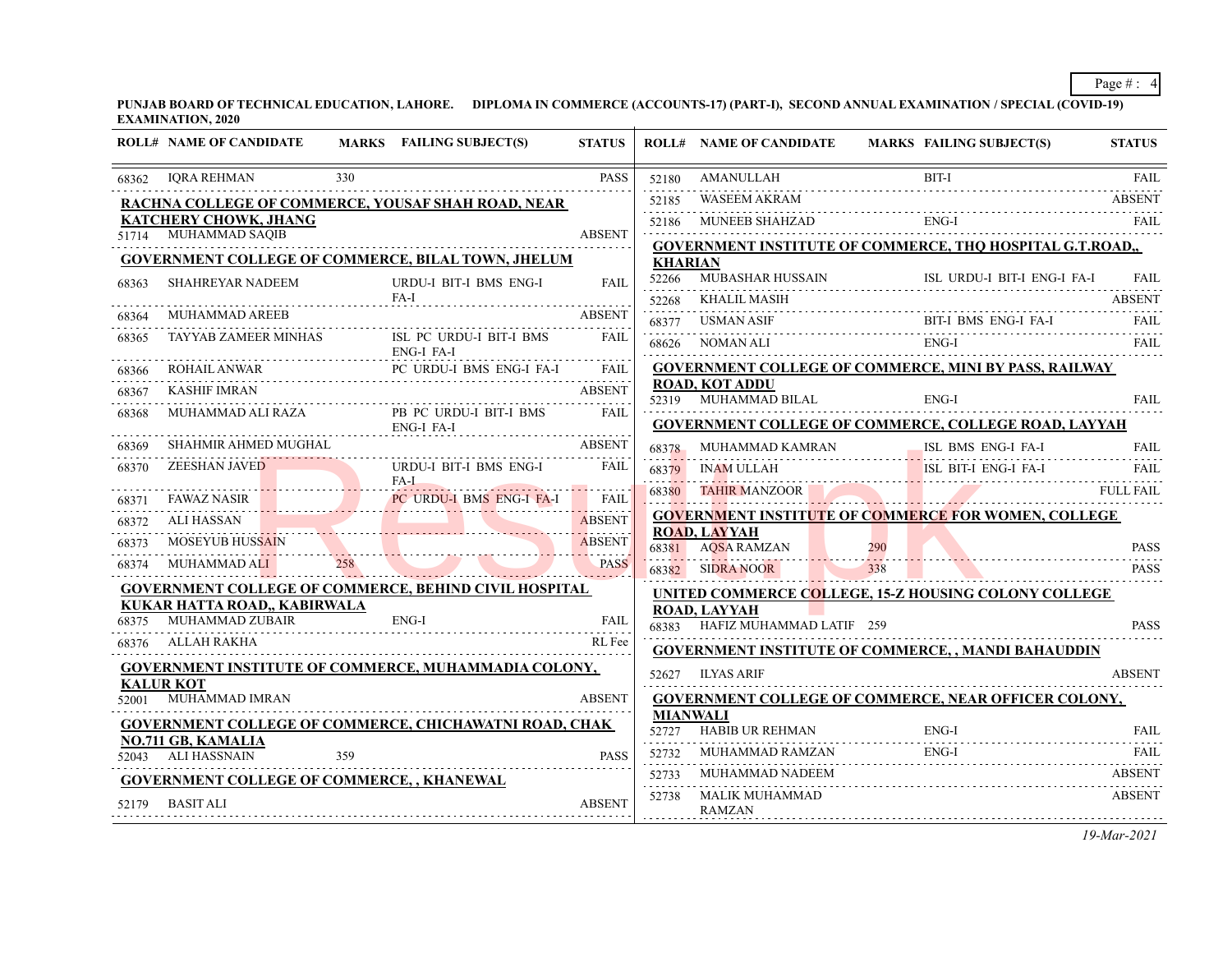**PUNJAB BOARD OF TECHNICAL EDUCATION, LAHORE. DIPLOMA IN COMMERCE (ACCOUNTS-17) (PART-I), SECOND ANNUAL EXAMINATION / SPECIAL (COVID-19) EXAMINATION, 2020**

|       | <b>ROLL# NAME OF CANDIDATE</b>                                           | <b>MARKS</b> FAILING SUBJECT(S)                                                                            | <b>STATUS</b>             |       | <b>ROLL# NAME OF CANDIDATE</b>                      | MARKS FAILING SUBJECT(S)                                        | <b>STATUS</b>   |
|-------|--------------------------------------------------------------------------|------------------------------------------------------------------------------------------------------------|---------------------------|-------|-----------------------------------------------------|-----------------------------------------------------------------|-----------------|
| 52739 | MAHTAB AHMED KHAN                                                        |                                                                                                            | <b>ABSENT</b>             | 53359 | ABSAR-A- MUSTAFA                                    | FULL FAIL                                                       |                 |
|       | <b>NEAR BUS STAND, MINCHINABAD</b>                                       | <b>GOVERNMENT INSTITUTE OF COMMERCE, MOHALLA TARIQ COLONY</b>                                              |                           | 53373 | MUHAMMAD HUSSNAIN<br><b>MOAWIA</b>                  | ENG-I FA-I                                                      | FAIL            |
|       | 52774 ABDUL RAZZAQ                                                       |                                                                                                            | <b>ABSENT</b>             | 53374 |                                                     | SAAD SARDAR BIT-I BMS ENG-I FAIL FAIL                           |                 |
|       |                                                                          | <b>GOVERNMENT COLLEGE OF COMMERCE, QASIM PUR COLONY</b>                                                    |                           | 53381 | WASEEM ABBAS                                        |                                                                 | ABSENT          |
|       | <b>BAHAWALPUR ROAD,, MULTAN</b><br>68384 MUHAMMAD AQIB                   | <b>BMS ENG-I FA-I</b>                                                                                      | <b>FAIL</b>               |       |                                                     | <b>GOVERNMENT INSTITUTE OF COMMERCE, NEAR POST OFFICE,</b>      |                 |
|       |                                                                          | GOVERNMENT COLLEGE OF COMMERCE, CANTT, NEAR STATE BANK                                                     |                           |       | <b>NOSHEHRA (KHUSHAB)</b><br>53445 MUHAMMAD ISMAEEL | PB PC URDU-I BIT-I BMS<br>$FA-I$                                | <b>FAIL</b>     |
|       | OF PAKISTAN, MULTAN<br>52902 ASHFAQ                                      | ENG-I                                                                                                      | FAIL                      |       | 53447 MUHAMMAD FURQAN<br><b>HANIF</b>               | BIT-I ENG-I FA-I                                                | <b>FAIL</b>     |
|       |                                                                          | NISHTER COLLEGE OF COMMERCE & I.T, 4-GULSITAN COLONY, OLD                                                  |                           |       | 68387 SULEMAN AZIZ BI                               | BIT-I ENG-I                                                     | FAIL            |
|       | <b>BAHAWALPUR ROAD, MULTAN</b><br>52951 MUHAMMAD SHAHEER<br><b>ANJUM</b> | FA-I                                                                                                       | FAIL                      | OKARA |                                                     | <b>GOVERNMENT COLLEGE OF COMMERCE, X-BLOCK, GOVT. COLONY,</b>   |                 |
|       |                                                                          | <b>GOVERNMENT COLLEGE OF COMMERCE, WOOD BERRI ROAD NEAR</b>                                                |                           |       | 53516 MUHAMMAD ASIF                                 |                                                                 | <b>ABSENT</b>   |
|       | <b>SUNNY BANK, MURREE</b>                                                |                                                                                                            |                           |       | 53517 MUHAMMAD AWAIS                                |                                                                 | <b>ABSENT</b>   |
| 53042 | AMMAD ABBASI                                                             |                                                                                                            | <b>ABSENT</b>             |       |                                                     | <b>GOVERNMENT COLLEGE OF COMMERCE, ADHAN ROAD NEAR PATTOKI</b>  |                 |
| 53044 | SHAJREEL MEHMOOD<br><b>ABBASI</b>                                        | $ENG-I$<br><u>and the state of the state</u>                                                               | FAIL                      |       | <b>SUGAR MILL, PATTOKI</b><br>68388 FAHAD ALI       | BIT-LENG-I FAIL FAIL FAIL ENG-I FAIL FAIL FAIL FAIL FAIL FAIL   |                 |
| 53045 | OSAMA ABBASI ENG-I                                                       | ENG-I                                                                                                      | <b>FAIL</b>               |       | 68389 SIKANDAR ALI                                  |                                                                 |                 |
| 53046 |                                                                          | JAWAD LIAQAT NAMAN ENG-I                                                                                   | <b>ABSENT</b><br><u>.</u> |       |                                                     | <b>GOVERNMENT INSTITUTE OF COMMERCE, GUJRAT ROAD NEAR GOVT.</b> |                 |
| 53048 |                                                                          |                                                                                                            | <b>FAIL</b>               |       | <b>T/T OFFICE, PHALIA</b>                           |                                                                 |                 |
|       |                                                                          | <b>GOVERNMENT COLLEGE OF COMMERCE, FAISAL STADIUM,</b>                                                     |                           |       | 53644 MUHAMMAD AWAIS                                |                                                                 | <b>ABSENT</b>   |
| 53132 | <b>MUZAFFARGARH</b><br>MUHAMMAD ASIF                                     |                                                                                                            | <b>ABSENT</b>             |       |                                                     | <b>GOVERNMENT POST GRADUATE COLLEGE OF COMMERCE, OPPOSITE</b>   |                 |
| 53133 |                                                                          | MUHAMMAD ABUBAKAR BIT-I ENG-I                                                                              | <b>FAIL</b>               |       | COCA COLA FACTORY, RAHIM YAR KHAN                   | 68390 MUZAMMIL HUSSAIN ENG-I                                    | FAIL(No Chance) |
|       |                                                                          |                                                                                                            | .                         |       |                                                     | <b>GOVERNMENT INSTITUTE OF COMMERCE, AQILPUR ROAD, RAJANPUR</b> |                 |
|       |                                                                          | <b>GOVERNMENT POST GRADUATE COLLEGE OF COMMERCE,</b><br>AL-RAHEEM GARDEN BLOCK-B, NEW LAHORE ROAD, NAROWAL |                           |       |                                                     |                                                                 | FAIL            |
|       | 53272 AFZAAL ALI                                                         |                                                                                                            |                           |       | 68391 ANWAR QASIM                                   | ISL PC URDU-I BMS ENG-I                                         |                 |
| 68385 |                                                                          | UMER SHAHZAD ENG-I                                                                                         | FAIL                      |       | <b>SATTELITE TOWN, RAWALPINDI</b>                   | <b>GOVERNMENT COLLEGE OF COMMERCE, SAID PUR SCHEME #2</b>       |                 |
|       | 68386 MUHAMMAD SAMI ULLAH 279                                            |                                                                                                            | <b>PASS</b>               |       | 53864 SAJJAD SHAH                                   | ENG-I FA-I                                                      | FAIL            |
|       | SADIQ                                                                    |                                                                                                            |                           |       | 68392 MUHAMMAD ALI                                  | ENG-I FA-I                                                      | FAIL            |
|       | <b>KETCHERY, NAUSHERA VIRKAN</b>                                         | <b>GOVERNMENT INSTITUTE OF COMMERCE, KARYAL ROAD, NEAR NEW</b>                                             |                           |       |                                                     | <b>GOVERNMENT INSTITUTE OF COMMERCE FOR WOMEN, 400/3 LANE 7</b> |                 |
|       |                                                                          |                                                                                                            |                           |       |                                                     | NEAR OADIR MOTORS PESHAWAR ROAD, RAWALPINDI                     |                 |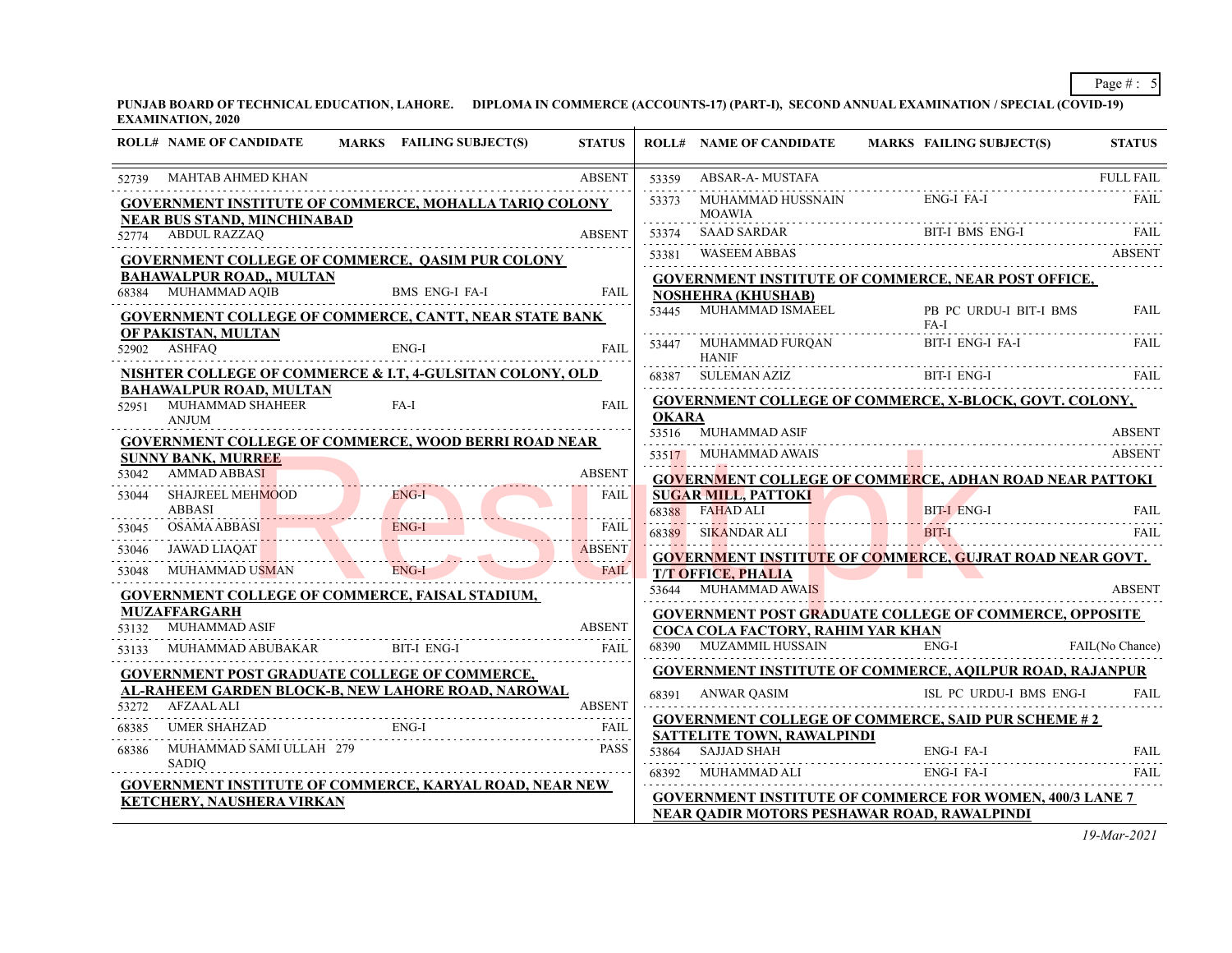**PUNJAB BOARD OF TECHNICAL EDUCATION, LAHORE. DIPLOMA IN COMMERCE (ACCOUNTS-17) (PART-I), SECOND ANNUAL EXAMINATION / SPECIAL (COVID-19) EXAMINATION, 2020**

|       | <b>ROLL# NAME OF CANDIDATE</b>                                   |     | MARKS FAILING SUBJECT(S)       | <b>STATUS</b>         |       | <b>ROLL# NAME OF CANDIDATE</b>                               |     | <b>MARKS FAILING SUBJECT(S)</b> | <b>STATUS</b> |
|-------|------------------------------------------------------------------|-----|--------------------------------|-----------------------|-------|--------------------------------------------------------------|-----|---------------------------------|---------------|
|       | 53901 MAIRA KHAN                                                 |     | PB PC BIT-I BMS ENG-I          | FAIL                  |       | <b>GOVERNMENT POSTGRADUATE COLLEGE OF COMMERCE, NEAR</b>     |     |                                 |               |
|       | EVER BRIGHT COLLEGE OF COMMERCE & COMPUTER, TEHSIL TAUNSA        |     |                                |                       |       | <b>MUNICIPAL CORPORATION OFFICE, SIALKOT OILLA, SIALKOT</b>  |     |                                 |               |
|       | <b>SHARIF, RETRA</b>                                             |     |                                |                       |       | 54847 ABDULLAH                                               |     |                                 | <b>ABSENT</b> |
|       | 53932 EJAZ HUSSAIN                                               |     |                                | Division Not Improved |       | <b>GOVERNMENT INSTITUTE OF COMMERCE, AL HAJ SULTAN ROAD,</b> |     |                                 |               |
|       | <b>GOVERNMENT INSTITUTE OF COMMERCE, MOHALLAH SIAL, WARD NO.</b> |     |                                |                       |       | <b>TALAGANG</b><br>54937 DANISH ALI                          |     | BMS ENG-I FA-I                  | FAIL          |
| 54043 | <b>5 TOWN COMMITTEE, ROJHAN</b><br>ALLAH WASAYA                  |     | PB PC URDU-I BIT-I BMS<br>FA-I | FAIL                  |       | 54938 MALIK AFAQ HUSSAIN                                     |     | ENG-I                           | <b>FAIL</b>   |
|       | <b>GOVERNMENT INSTITUTE OF COMMERCE, NEAR CHAK NO.465, G.B.</b>  |     |                                |                       |       | TAUNSA INSTITUTE OF MANAGEMENT AND ELEMENTARY SCIENCES,      |     |                                 |               |
|       | <b>FAISALABAD ROAD, SAMMUNDRI</b>                                |     |                                |                       | 55058 | <b>COLLEGE ROAD, TAUNSA SHARIF</b><br>ATIF SHAHZAD           | 349 |                                 | <b>PASS</b>   |
| 54156 | AHMAD SHAFIQUE                                                   |     | BIT-I BMS ENG-I FA-I           | <b>FAIL</b>           |       |                                                              |     |                                 |               |
| 54158 | REHMAN TARIQ                                                     |     | ISL URDU-I BIT-I ENG-I         | <b>FAIL</b>           |       |                                                              |     |                                 |               |
|       | <b>GOVERNMENT COLLEGE OF COMMERCE, FAISALABAD ROAD,</b>          |     |                                |                       |       |                                                              |     |                                 |               |
|       | <b>SARGODHA</b><br>54317 MUHAMMAD ARSLAN                         |     | BIT-I BMS ENG-I FA-I           | <b>FAIL</b>           |       |                                                              |     |                                 |               |
|       | <b>GOVERNMENT COLLEGE OF COMMERCE, DOSEHRA GROUND,</b>           |     |                                |                       |       |                                                              |     |                                 |               |
|       | <b>SHEIKHUPURA</b><br>54460 TABRIZ ALI                           |     |                                | <b>ABSENT</b>         |       |                                                              |     |                                 |               |
|       | <b>GOVERNMENT INSTITUTE OF COMMERCE, CANTT ROAD,, SHORKOT</b>    |     |                                |                       |       |                                                              |     |                                 |               |
| 54526 | MUHAMMAD ASHRAF<br><b>MEHMOOD</b>                                |     | PC URDU-I ENG-I FA-I           | <b>FAIL</b>           |       |                                                              |     |                                 |               |
| 68393 | <b>HAMZA BASHIR</b>                                              | 327 |                                | <b>PASS</b>           |       |                                                              |     |                                 |               |
| 68394 | <b>MUHAMMAD SAGHEER</b>                                          |     | $ENG-I$                        | FAIL                  |       |                                                              |     |                                 |               |
| 68395 | MUHAMMAD HASEEB                                                  |     | ENG-I FA-I                     | FAIL                  |       |                                                              |     |                                 |               |
| 68396 |                                                                  |     |                                | FAIL                  |       |                                                              |     |                                 |               |
| 68397 | <b>SAMAR SIDDIQUE</b>                                            |     | ISL ENG-I                      | FAIL                  |       |                                                              |     |                                 |               |
| 68398 | ANSAR ABBAS                                                      |     | BIT-I BMS                      | FAIL                  |       |                                                              |     |                                 |               |
| 68399 | QASIM FAREED                                                     |     | URDU-I BIT-I ENG-I FA-I        | <b>FAIL</b><br>.      |       |                                                              |     |                                 |               |
| 68400 | MUHAMMAD LIAQAT                                                  |     | ENG-I                          | <b>FAIL</b>           |       |                                                              |     |                                 |               |
|       | <b>GOVERNMENT COLLEGE OF COMMERCE, OLD MULTAN ROAD,</b>          |     |                                |                       |       |                                                              |     |                                 |               |
| 68401 | SHUJABAD<br>MUHAMMAD AKMAL                                       |     | <b>BIT-I</b>                   | <b>FAIL</b>           |       |                                                              |     |                                 |               |
|       |                                                                  |     |                                |                       |       |                                                              |     |                                 |               |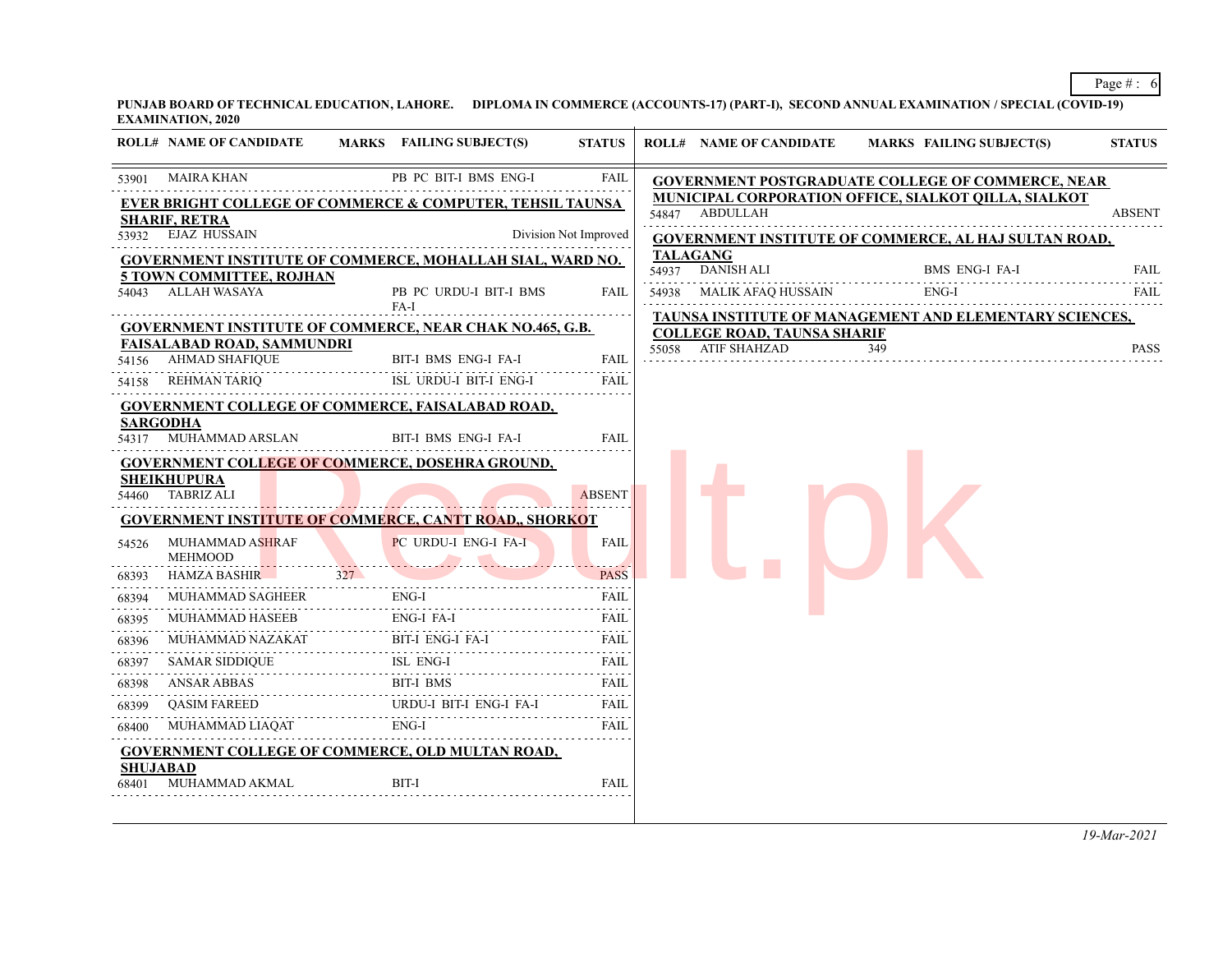**PUNJAB BOARD OF TECHNICAL EDUCATION, LAHORE. DIPLOMA IN COMMERCE (BANKING) (PART-I), SECOND ANNUAL EXAMINATION / SPECIAL (COVID-19) EXAMINATION, 2020**

| <b>GOVERNMENT COLLEGE OF COMMERCE, BLOCK NO 38, DERA GHAZI</b><br><b>KHAN</b><br>ENG BIT-I<br>MUHAMMAD SHOAIB SAJID<br><b>FAIL</b><br>50030<br>SHAHID IQBAL<br>ENG BIT-I<br>FAIL(No Chance)<br>50031<br><b>GOVERNMENT INSTITUTE OF COMMERCE FOR WOMEN, TARIQ BIN</b><br>ZIAD COLONY OPPOSITE FARID PARK, SAHIWAL<br>KAINAT ABDUL RAZZAQ<br>ENG FA-I BIT-I<br><b>FAIL</b><br>50032 | <b>ROLL# NAME OF CANDIDATE</b> | <b>MARKS</b> FAILING SUBJECT(S) | $\boldsymbol{\text{STATUS}}$ | <b>ROLL# NAME OF CANDIDATE</b> | <b>MARKS FAILING SUBJECT(S)</b> | ${\bf STATUS}$ |
|-----------------------------------------------------------------------------------------------------------------------------------------------------------------------------------------------------------------------------------------------------------------------------------------------------------------------------------------------------------------------------------|--------------------------------|---------------------------------|------------------------------|--------------------------------|---------------------------------|----------------|
|                                                                                                                                                                                                                                                                                                                                                                                   |                                |                                 |                              |                                |                                 |                |
|                                                                                                                                                                                                                                                                                                                                                                                   |                                |                                 |                              |                                |                                 |                |
|                                                                                                                                                                                                                                                                                                                                                                                   |                                |                                 |                              |                                |                                 |                |
|                                                                                                                                                                                                                                                                                                                                                                                   |                                |                                 |                              |                                |                                 |                |
|                                                                                                                                                                                                                                                                                                                                                                                   |                                |                                 |                              |                                |                                 |                |
| 19-Mar-2021                                                                                                                                                                                                                                                                                                                                                                       |                                |                                 |                              |                                |                                 |                |

Page # : 7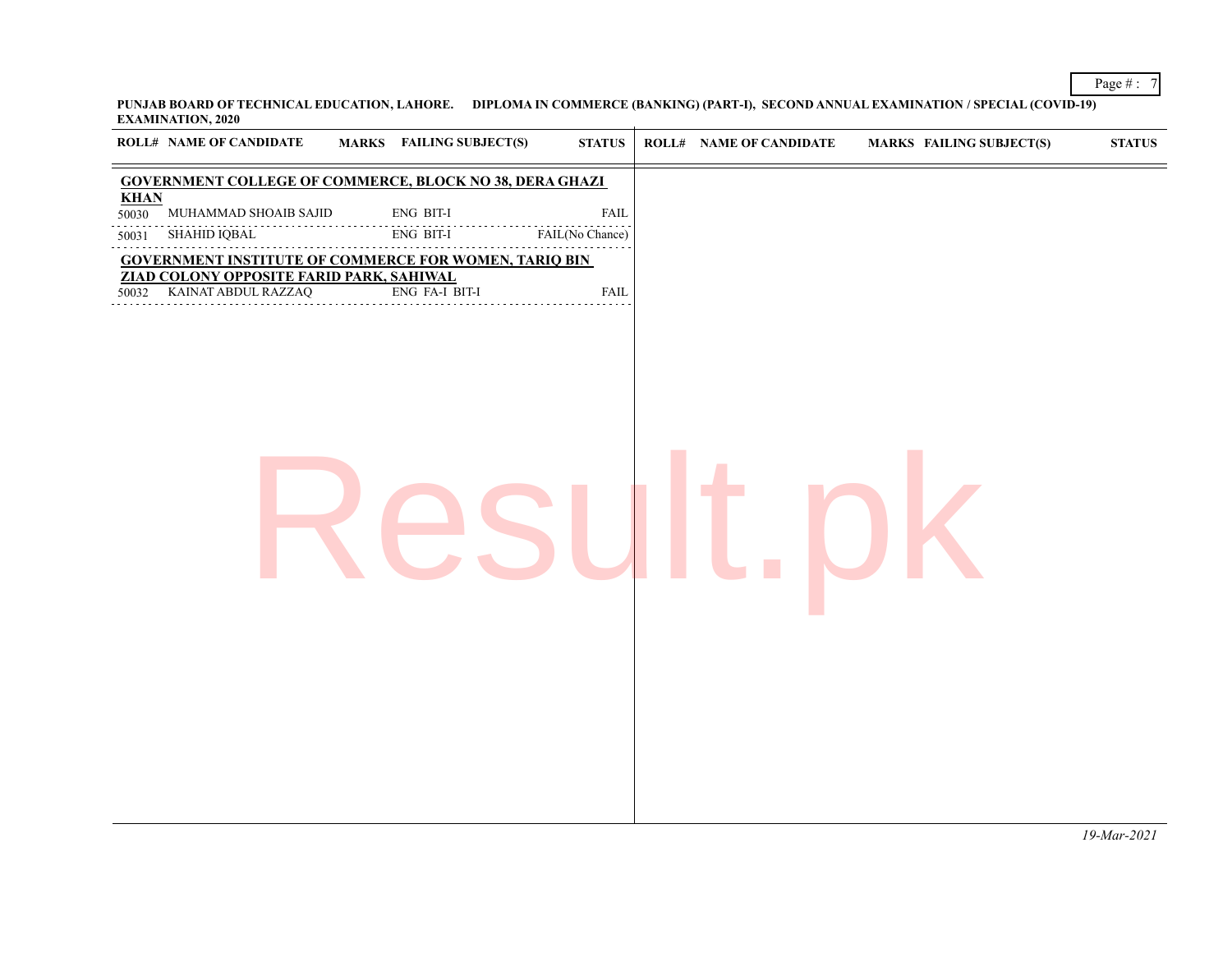**PUNJAB BOARD OF TECHNICAL EDUCATION, LAHORE. DIPLOMA IN COMMERCE (BANKING-17) (PART-I), SECOND ANNUAL EXAMINATION / SPECIAL (COVID-19) EXAMINATION, 2020**

|       | ROLL# NAME OF CANDIDATE |     | MARKS FAILING SUBJECT(S)                                                                      | ${\bf STATUS}$ | <b>ROLL# NAME OF CANDIDATE</b> | <b>MARKS FAILING SUBJECT(S)</b> | $\boldsymbol{\text{STATUS}}$ |
|-------|-------------------------|-----|-----------------------------------------------------------------------------------------------|----------------|--------------------------------|---------------------------------|------------------------------|
| 68402 | NIMRA BATOOL            | 377 | GOVERNMENT INSTITUTE OF COMMERCE FOR WOMEN, TARIQ BINZIAD COLONY OPPOSITE FARID PARK, SAHIWAL | PASS           |                                |                                 |                              |
|       |                         |     |                                                                                               |                |                                |                                 |                              |
|       |                         |     |                                                                                               |                |                                |                                 |                              |
|       |                         |     |                                                                                               |                |                                |                                 |                              |
|       |                         |     |                                                                                               |                |                                |                                 |                              |
|       |                         |     |                                                                                               |                |                                |                                 |                              |
|       |                         |     |                                                                                               |                |                                |                                 |                              |
|       |                         |     |                                                                                               |                |                                |                                 |                              |
|       |                         |     |                                                                                               |                |                                |                                 |                              |

Page # : 8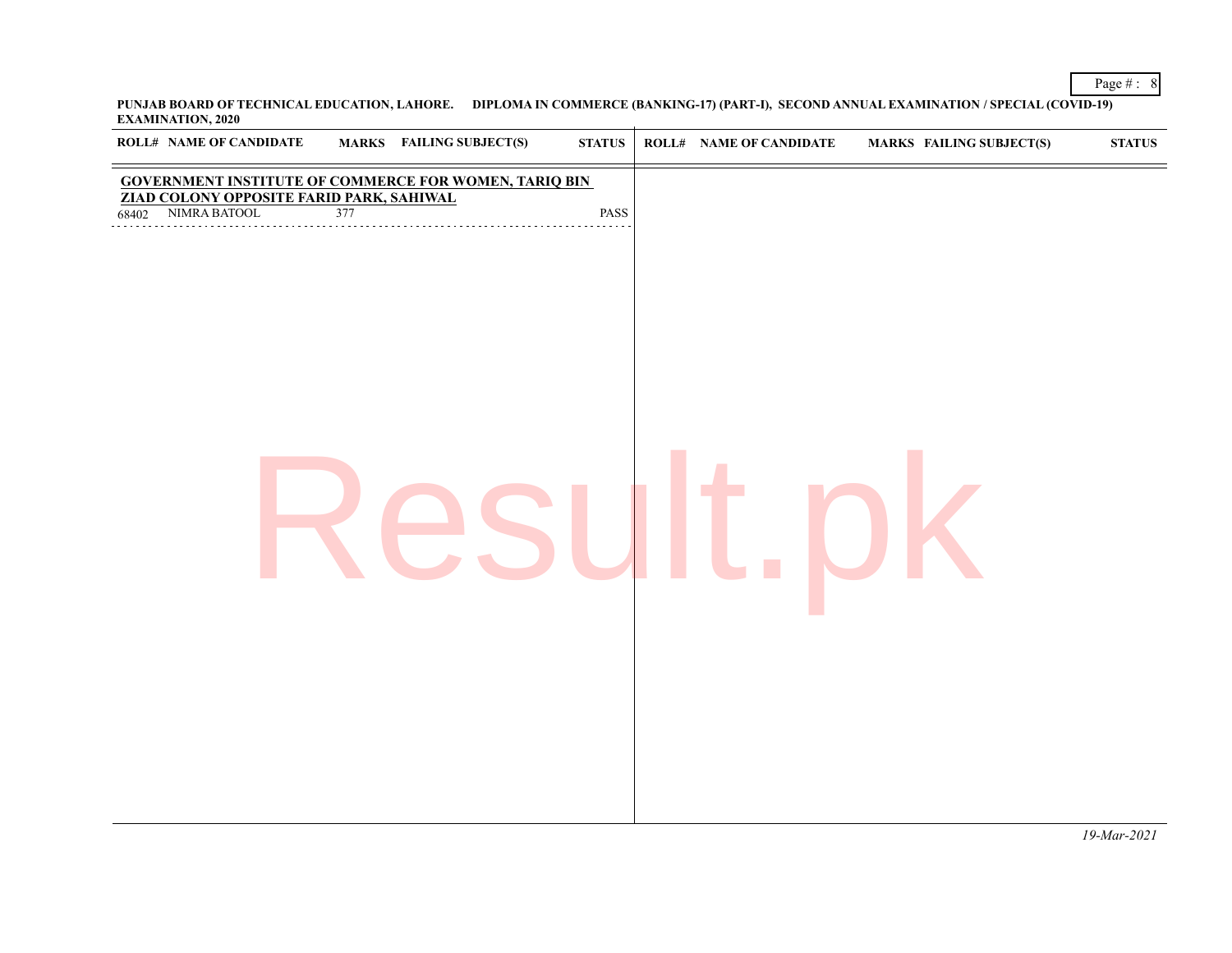**PUNJAB BOARD OF TECHNICAL EDUCATION, LAHORE. DIPLOMA IN COMMERCE (OFFICE SECRETARIAL PRACTICE) (PART-I), SECOND ANNUAL EXAMINATION / SPECIAL (COVID-19) EXAMINATION, 2020**

|               | 91 ECHAE (CO + ID-17) EAVAILLYMING TO THE 2020                          |                                                                   |                  |                                                              |     |                                                                                                                          |                  |
|---------------|-------------------------------------------------------------------------|-------------------------------------------------------------------|------------------|--------------------------------------------------------------|-----|--------------------------------------------------------------------------------------------------------------------------|------------------|
|               | <b>ROLL# NAME OF CANDIDATE</b>                                          | MARKS FAILING SUBJECT(S)                                          | <b>STATUS</b>    |                                                              |     | ROLL# NAME OF CANDIDATE MARKS FAILING SUBJECT(S)                                                                         | <b>STATUS</b>    |
|               |                                                                         | GOVT. COLLEGE OF COMMERCE, NEAR JINNAH COLONY FATEH JANG          |                  | 50046 GHULAM MUSTAFA                                         |     | <b>ENG</b>                                                                                                               | <b>FAIL</b>      |
|               | <b>ROAD, ATTOCK</b><br>50033 MUHAMMAD ABDUS<br><b>SAMEEH</b>            | ENG                                                               | FAIL(No Chance)  | 50047 AHMAD ALI                                              |     | GOVERNMENT INSTITUTE OF COMMERCE, 03-SAEED BLOCK, CANAL<br><b>BANK HOUSING COLONY, POST OFFICE HERBANSE PURA, LAHORE</b> | <b>ABSENT</b>    |
|               |                                                                         | GOVT. POSTGRADUATE COLLEGE OF COMMERCE, CHISHTIAN ROAD,           |                  |                                                              |     |                                                                                                                          |                  |
|               | BAHAWALNAGAR                                                            |                                                                   |                  | <b>MIANWALI</b>                                              |     | <b>GOVERNMENT COLLEGE OF COMMERCE, NEAR OFFICER COLONY,</b>                                                              |                  |
|               | 50034 GHULAM ALI                                                        | <b>ENG</b>                                                        | FAIL             | 50048 MUHAMMAD SAEED                                         | 337 |                                                                                                                          | <b>PASS</b>      |
|               |                                                                         | GOVT. COLLEGE OF COMMERCE, CHEEMA TOWN, BAHAWALPUR                |                  |                                                              |     | <b>GOVERNMENT COLLEGE OF COMMERCE, QASIM PUR COLONY</b>                                                                  |                  |
|               | 50035 MUKARRAM HUSSAIN                                                  |                                                                   | <b>ABSENT</b>    | <b>BAHAWALPUR ROAD,, MULTAN</b>                              |     |                                                                                                                          |                  |
|               |                                                                         | <b>GOVERNMENT COLLEGE OF COMMERCE, NEAR SPORTS STADIUM,</b>       |                  | 50049 RANA SHAHZAIB                                          |     | ENG URDU FA-I                                                                                                            | FAIL             |
|               | <b>BHAKKAR</b><br>50036 MAZHAR HUSSAIN                                  | ENG FA-I                                                          | <b>FAIL</b>      | <b>MUZAFFARGARH</b>                                          |     | <b>GOVERNMENT COLLEGE OF COMMERCE, FAISAL STADIUM,</b>                                                                   |                  |
|               |                                                                         | <b>MODEL COLLEGE, 9/A CHANGA MANGA ROAD, CHUNIAN</b>              |                  | 50050 TAYYAB TARIQ                                           |     | ENG URDU ISL BIT-I FA-I FAIL                                                                                             |                  |
| 50037         | AMEER FAAZAL                                                            | ENG URDU FAII                                                     | FAIL             | 50051 MUHAMMAD SHAHZAD                                       | 331 |                                                                                                                          | <b>PASS</b>      |
| 50038         | ABID MEHMOOD                                                            | ENG                                                               | FAIL             |                                                              |     | <b>GOVERNMENT INSTITUTE OF COMMERCE, MOHALLAH RAFIQABAD,</b>                                                             |                  |
| 50039         | MUHAMMAD RIZWAN<br>MUSTAFA                                              |                                                                   | <b>FULL FAIL</b> | <b>NARANG MANDI</b><br>50052 MUHAMMAD ARSLAN<br><b>SALAH</b> |     |                                                                                                                          | <b>ABSENT</b>    |
|               |                                                                         | <b>GOVERNMENT COLLEGE OF COMMERCE, PEOPLES COLONY,</b>            |                  | <b>GOVERNMENT POST GRADUATE COLLEGE OF COMMERCE,</b>         |     |                                                                                                                          |                  |
|               | FAISALABAD<br>50040 ABDUL JABBAR KHALID                                 |                                                                   | <b>ABSENT</b>    | 50053 AHSAN SHAHZAD                                          | 356 | AL-RAHEEM GARDEN BLOCK-B, NEW LAHORE ROAD, NAROWAL                                                                       | <b>PASS</b>      |
|               |                                                                         | <b>GOVERNMENT INSTITUTE OF COMMERCE, HOSTEL BUILDING OF GOVT.</b> |                  |                                                              |     | <b>GOVERNMENT COLLEGE OF COMMERCE, ADHAN ROAD NEAR PATTOKI</b>                                                           |                  |
|               | <b>COLLEGE, GATE NO.2, PARK ROAD, HAFIZABAD</b><br>50041 MUHAMMAD NUMAN |                                                                   | <b>ABSENT</b>    | <b>SUGAR MILL, PATTOKI</b><br>50054 MUHAMMAD IRFAN           |     |                                                                                                                          | <b>FULL FAIL</b> |
|               | 50042 ABDUL WAHID                                                       |                                                                   | ABSENT           |                                                              |     |                                                                                                                          |                  |
|               |                                                                         | <b>GOVERNMENT INSTITUTE OF COMMERCE, , JAMPUR</b>                 |                  | <b>COCA COLA FACTORY, RAHIM YAR KHAN</b>                     |     | <b>GOVERNMENT POST GRADUATE COLLEGE OF COMMERCE, OPPOSITE</b>                                                            |                  |
| 50043         | MATLOOB HUSSAIN                                                         | ESH                                                               | FAIL             | 50055 MUHAMMAD AKBAR                                         | 346 |                                                                                                                          | <b>PASS</b>      |
|               |                                                                         | <b>GOVERNMENT COLLEGE OF COMMERCE, NEAR DHO HOSPITAL,</b>         |                  |                                                              |     |                                                                                                                          |                  |
|               | <b>JOHARABAD (KHUSHAB)</b><br>50044 MAHMOOD UL HASAN<br><b>SHAH</b>     | <b>ENG</b>                                                        | FAIL             |                                                              |     |                                                                                                                          |                  |
|               |                                                                         | <b>GOVERNMENT COLLEGE OF COMMERCE, ALLAMA IQBAL TOWN,</b>         |                  |                                                              |     |                                                                                                                          |                  |
| <b>LAHORE</b> | 50045 ABDULLAH                                                          | URDU BIT-I                                                        | <b>FAIL</b>      |                                                              |     |                                                                                                                          |                  |
|               |                                                                         |                                                                   |                  |                                                              |     |                                                                                                                          |                  |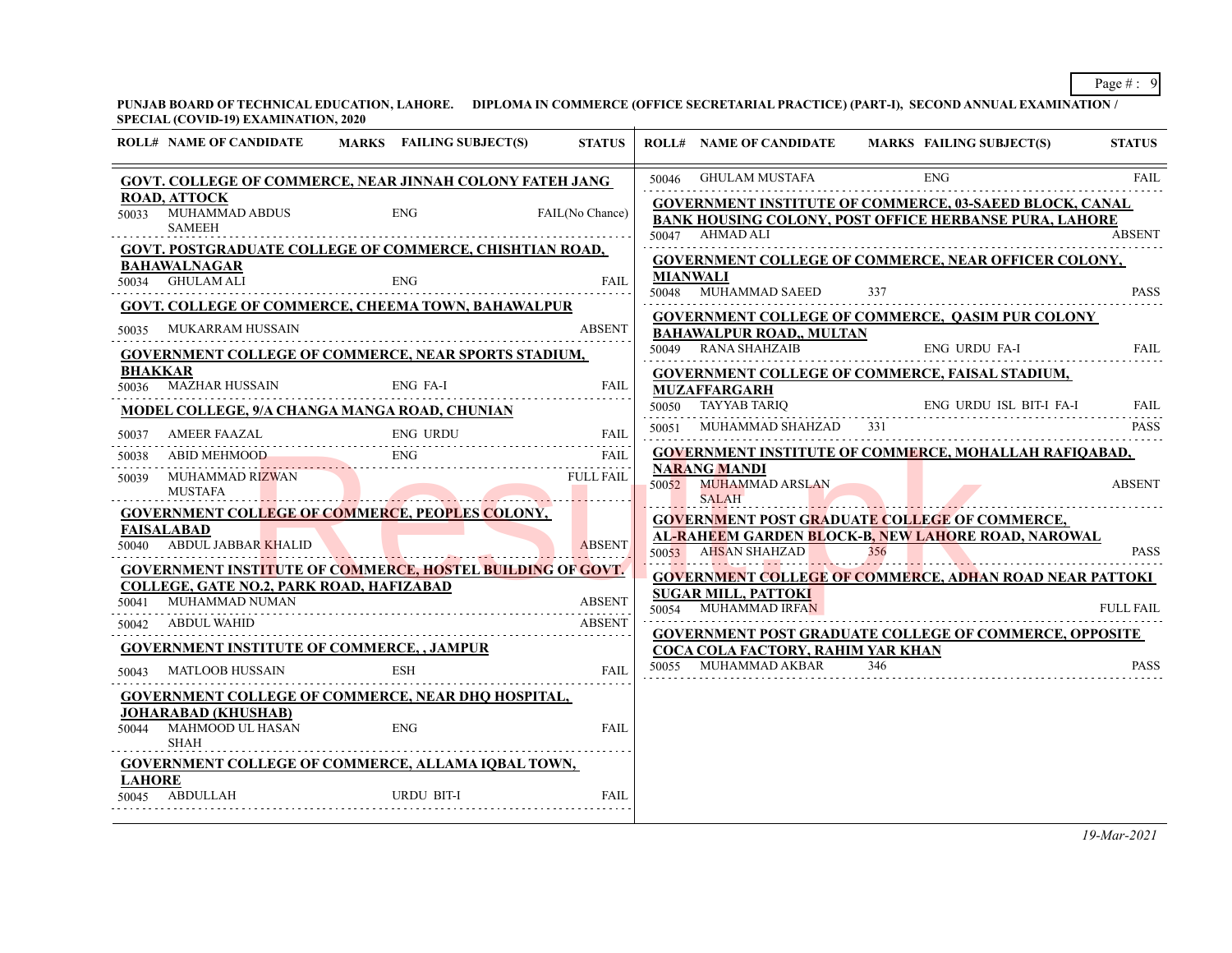**PUNJAB BOARD OF TECHNICAL EDUCATION, LAHORE. DIPLOMA IN COMMERCE (OFFICE SECRETARIAL PRACTICE-17) (PART-I), SECOND ANNUAL EXAMINATION / SPECIAL (COVID-19) EXAMINATION, 2020**

|                         | <b>ROLL# NAME OF CANDIDATE</b>                        | <b>MARKS</b> FAILING SUBJECT(S)                                                                                                                                                                                                  | <b>STATUS</b>      |              | <b>ROLL# NAME OF CANDIDATE</b>           | MARKS FAILING SUBJECT(S)                                       | <b>STATUS</b> |
|-------------------------|-------------------------------------------------------|----------------------------------------------------------------------------------------------------------------------------------------------------------------------------------------------------------------------------------|--------------------|--------------|------------------------------------------|----------------------------------------------------------------|---------------|
|                         |                                                       | <b>GOVERNMENT INSTITUTE OF COMMERCE, NEAR TELEPHONE</b>                                                                                                                                                                          |                    |              | 56316 MOHSIN KHAN                        | $ENG-I$<br>56316 MOHSIN KHAN ENG-I FAIL FAIL                   |               |
|                         | <b>EXCHANGE, ALIPUR</b><br>55386 MUHAMMAD MEHBOOB 398 |                                                                                                                                                                                                                                  | <b>PASS</b>        |              | <b>FAISALABAD</b>                        | <b>GOVERNMENT COLLEGE OF COMMERCE, PEOPLES COLONY,</b>         |               |
|                         |                                                       | <b>GOVT. POSTGRADUATE COLLEGE OF COMMERCE, CHISHTIAN ROAD,</b>                                                                                                                                                                   |                    |              |                                          | 56376 FAIZAN MUSTAFA ENG-I ESH FA-I                            | FAIL          |
| 55593                   | <b>BAHAWALNAGAR</b><br><b>FAIZAN AFZAL</b>            |                                                                                                                                                                                                                                  | ABSENT             | <b>GOJRA</b> |                                          | <b>GOVERNMENT INSTITUTE OF COMMERCE, NEAR RAILWAY ROAD,</b>    |               |
| 55608                   |                                                       | ZIA UR REHMAN ENG-I ESH BIT-I FAIL                                                                                                                                                                                               | <b>FAIL</b>        |              | 68412 MUHAMMAD ADIL                      | 301                                                            | <b>PASS</b>   |
| 68403                   |                                                       |                                                                                                                                                                                                                                  |                    |              |                                          | <b>GOVERNMENT COLLEGE OF COMMERCE, PEOPLES COLONY,</b>         |               |
| 68404                   |                                                       |                                                                                                                                                                                                                                  |                    |              | <b>GUJRANWALA</b>                        |                                                                |               |
| 68405                   | REHAN ALI                                             | ENG-I                                                                                                                                                                                                                            | <b>FAIL</b>        |              | 68413 SYED SHERAZ SABIR 304              |                                                                | <b>PASS</b>   |
|                         |                                                       | GOVT. COLLEGE OF COMMERCE, CHEEMA TOWN, BAHAWALPUR                                                                                                                                                                               |                    | 68414        | MUHAMMAD MUSNNA                          | $ENG-I$<br>ENG-I                                               | FAIL          |
| 55687                   | MUDASIR HAMEED                                        | ED ENG-I FA-I PC BIT-I                                                                                                                                                                                                           | FAII.              |              | KHATEEB ALI                              | 68415 ZOHAIB NAWAZ ENG-I FAIL FAIL                             | FAIL          |
| 55690                   |                                                       |                                                                                                                                                                                                                                  | FAII.              | 68416        |                                          |                                                                | <b>ABSENT</b> |
| 55700                   | <b>TAYYAB SULTAN</b>                                  |                                                                                                                                                                                                                                  | <b>ABSENT</b>      | 68417        | MUHAMMAD SIDDIQUE                        |                                                                |               |
|                         |                                                       | <b>GOVERNMENT COLLEGE OF COMMERCE, NEAR SPORTS STADIUM,</b>                                                                                                                                                                      |                    |              | <b>NOWSHERA ROAD,, GUJRANWALA</b>        | <b>GOVERNMENT INSTITUTE OF COMMERCE, NEAR PANI WALI TANKI,</b> |               |
| <b>BHAKKAR</b>          |                                                       |                                                                                                                                                                                                                                  |                    |              | 68418 HAMAD BUTT                         | $\overline{\text{TT}}$ 278 PASS                                |               |
| 68406                   | MUHAMMAD JUNAID                                       |                                                                                                                                                                                                                                  | RL Fee<br><u>.</u> |              | 68419 ZUBAIR RASHEED                     | IR RASHEED ABSENT                                              | <b>ABSENT</b> |
|                         |                                                       | <b>GOVERNMENT INSTITUTE OF COMMERCE, KOT MOMAN ROAD,</b>                                                                                                                                                                         |                    |              |                                          | <b>GOVERNMENT INSTITUTE OF COMMERCE,, JAMPUR</b>               |               |
| <b>BHALWAL</b><br>68407 | WASEEM ABBAS                                          | ENG-I FA-I                                                                                                                                                                                                                       | <b>FAIL</b>        |              | 56673 GHULAM MUSTAFA                     |                                                                | ABSENT        |
|                         | MUHAMMAD ZEESHAN 330                                  |                                                                                                                                                                                                                                  | <b>PASS</b>        |              |                                          | <b>GOVERNMENT COLLEGE OF COMMERCE, 9/C SATYANA ROAD,</b>       |               |
| 68409                   | ASAD ALI                                              |                                                                                                                                                                                                                                  | <b>FAIL</b>        |              | <b>JARANWALA</b><br>56719 MUHAMMAD USAMA | ENG-I                                                          | <b>FAIL</b>   |
| 68410                   |                                                       | ASAD ALI AND FA-1<br>ALI AND USAMA ENG-I FA-I FAIL AND TRACK THE TRACK THE REAL FAIL AND TRACK THE TRACK THE TRACK THE TRACK THE TRACK THE TRACK THE TRACK THE TRACK THE TRACK THE TRACK THE TRACK THE TRACK THE TRACK THE TRACK |                    |              | 68420 MUHAMMAD AHAD                      | $ENG-I$                                                        | FAIL          |
|                         |                                                       | <b>GOVERNMENT COLLEGE OF COMMERCE, CHUNGI NO.1, G.T. ROAD,</b>                                                                                                                                                                   |                    |              |                                          |                                                                |               |
|                         | <b>CHICHAWATNI</b><br>55880 MUNAWAR ALI               | $ENG-I$                                                                                                                                                                                                                          | FAII.              |              |                                          | <b>GOVERNMENT COLLEGE OF COMMERCE, SATELLITE TOWN, JHANG</b>   |               |
|                         |                                                       |                                                                                                                                                                                                                                  |                    | 56884        | <b>MUHAMMAD ANEES</b>                    |                                                                | <b>ABSENT</b> |
| <b>DEPALPUR</b>         |                                                       | GOVERNMENT INSTITUTE OF COMMERCE, NEAR POST OFFICE,                                                                                                                                                                              |                    | 68421        | <b>HAMMAD ALI</b>                        |                                                                | RL Fee        |
|                         |                                                       |                                                                                                                                                                                                                                  | FAIL               | 68422        | UZAIR SAFDAR                             |                                                                | RL Fee        |
|                         |                                                       | <b>GOVERNMENT COLLEGE OF COMMERCE, BLOCK NO 38, DERA GHAZI</b>                                                                                                                                                                   |                    |              |                                          | 68423 MUHAMMAD FAIZAN ARIF FA-I FAIL FAIL                      | <b>FAIL</b>   |
| <b>KHAN</b>             |                                                       |                                                                                                                                                                                                                                  |                    |              |                                          | GOVERNMENT COLLEGE OF COMMERCE, NEAR DARBAR KAMAL              |               |
|                         | 56293 ATIO UR REHMAN                                  | ESH FA-I ISL PC URDU-I<br>BIT-I                                                                                                                                                                                                  | FAIL               |              | <b>CHISHTI, KASUR</b><br>68424 USMAN ALI |                                                                | <b>ABSENT</b> |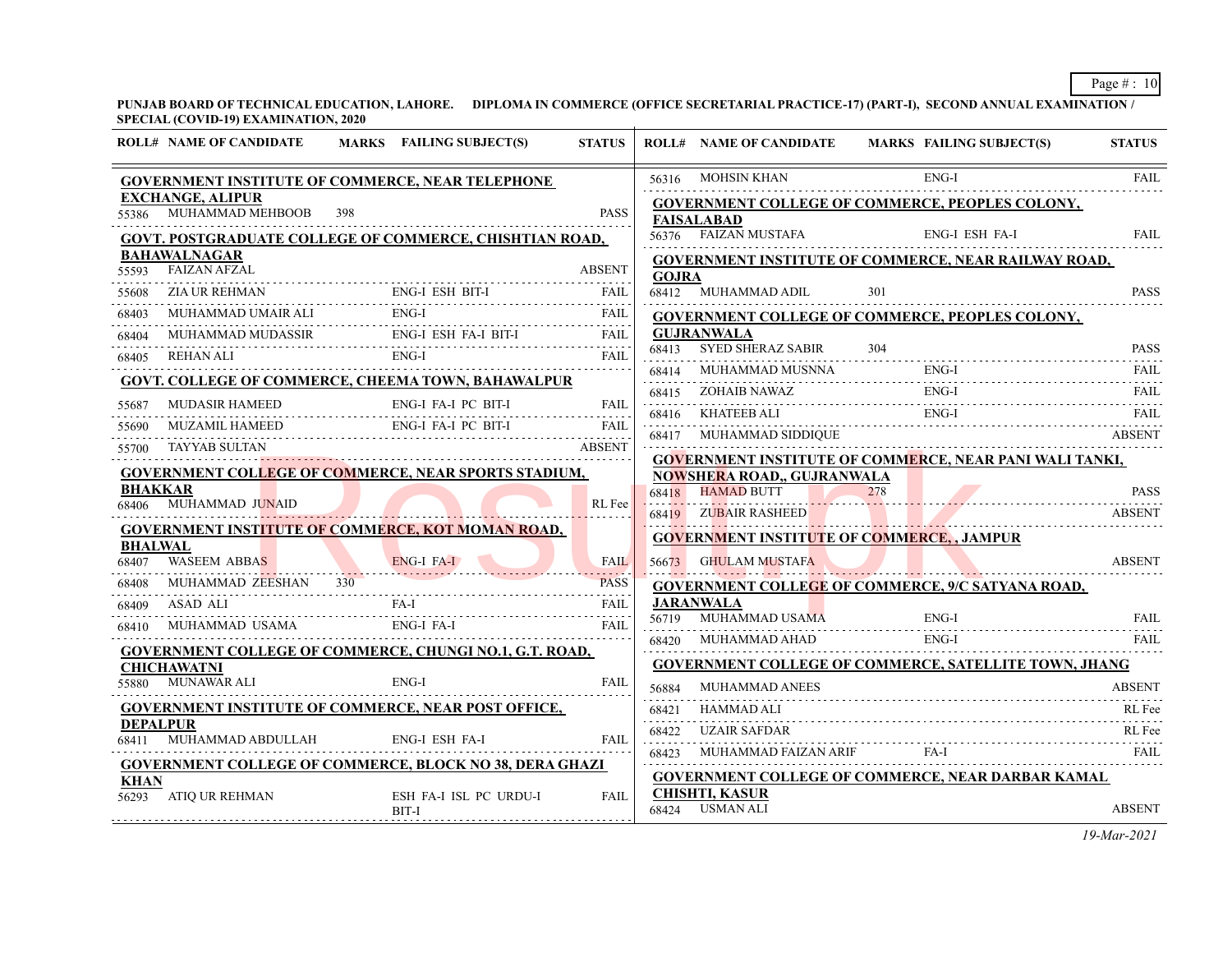**PUNJAB BOARD OF TECHNICAL EDUCATION, LAHORE. DIPLOMA IN COMMERCE (OFFICE SECRETARIAL PRACTICE-17) (PART-I), SECOND ANNUAL EXAMINATION / SPECIAL (COVID-19) EXAMINATION, 2020**

|                | <b>ROLL# NAME OF CANDIDATE</b>                                                             |     | MARKS FAILING SUBJECT(S) | <b>STATUS</b>    |                 | <b>ROLL# NAME OF CANDIDATE</b>                          | <b>MARKS FAILING SUBJECT(S)</b>                               | <b>STATUS</b>          |
|----------------|--------------------------------------------------------------------------------------------|-----|--------------------------|------------------|-----------------|---------------------------------------------------------|---------------------------------------------------------------|------------------------|
| 68425          | JAHANGIR AHMAD                                                                             |     | ESH FA-I                 | FAIL             |                 | 57599 MUHAMMAD WARIS                                    |                                                               | <b>FULL FAIL</b>       |
|                | <b>GOVERNMENT COLLEGE OF COMMERCE,, KHANEWAL</b>                                           |     |                          |                  |                 |                                                         | <b>GOVERNMENT INSTITUTE OF COMMERCE,, MANDI BAHAUDDIN</b>     |                        |
| 68426          | MAJID ALI                                                                                  | .   | ENG-I ESH URDU-I         | <b>FAIL</b>      | 57637           | MUHAMMAD NAZISH<br>IMRAN                                | $ENG-I$                                                       | <b>FAIL</b>            |
| 68427          | <b>HAMMAD BIN SAUD</b>                                                                     |     | ENG-I ESH URDU-I         | <b>FAIL</b>      |                 |                                                         | <b>GOVERNMENT COLLEGE OF COMMERCE, MUSA VIRK, MIAN CHANNU</b> |                        |
| 68428          | MUHAMMAD AMIR SOHAIL ENG-I ESH URDU-I                                                      |     |                          | <b>FAIL</b>      |                 | 57672 EHTSHAM UL HASAN                                  | <b>ESH</b>                                                    | FAIL.                  |
| 68429          | MUHAMMAD UMAIR ENG-I                                                                       |     |                          | <b>FAIL</b>      |                 |                                                         |                                                               |                        |
| 68430          | QAZI SAFDAR HUSSAIN 332 PASS                                                               |     |                          |                  |                 |                                                         | 68439 ATEEB-UL-HASSAN 321 PASS<br><b>ESH</b>                  | FAIL.                  |
| 68431          | <b>NOUMAN AKBAR</b>                                                                        |     |                          | <b>FAIL</b>      |                 | 68440 ABUZAR MUSHTAQ                                    |                                                               |                        |
| 68432          | HAFIZ MUHAMMAD ADEEL                                                                       |     |                          | <b>ABSENT</b>    | <b>MIANWALI</b> |                                                         | GOVERNMENT COLLEGE OF COMMERCE, NEAR OFFICER COLONY,          |                        |
|                | GOVERNMENT COLLEGE OF COMMERCE, MINI BY PASS, RAILWAY                                      |     |                          |                  | 57728           | MUHAMMAD NASIR                                          |                                                               | <b>ABSENT</b>          |
|                | <b>ROAD, KOT ADDU</b><br>68433 ABDUL BASIT                                                 | 347 |                          | <b>PASS</b>      |                 | 57729 TAIMUR GUL                                        | ENG-I                                                         |                        |
|                | <b>GOVERNMENT COLLEGE OF COMMERCE, ALLAMA IQBAL TOWN,</b>                                  |     |                          |                  |                 |                                                         | <b>GOVERNMENT COLLEGE OF COMMERCE, QASIM PUR COLONY</b>       |                        |
| <b>LAHORE</b>  |                                                                                            |     |                          |                  |                 | <b>BAHAWALPUR ROAD,, MULTAN</b><br>57847 HUMANYO KHIZER |                                                               | <b>ABSENT</b>          |
|                | 57317 SHAHZAIB                                                                             |     |                          | <b>ABSENT</b>    |                 |                                                         |                                                               |                        |
|                | 57319 MUHAMMAD TAYYAB                                                                      |     |                          | ABSENT           | 57848           | MUHAMMAD USAMA<br><b>MUHAMMAD UMAIR</b>                 |                                                               | <b>ABSENT</b><br>FAII. |
|                | <b>GOVERNMENT INSTITUTE OF COMMERCE, KOT LAKHPAT, LAHORE</b>                               |     |                          |                  | 57849           | MMAD UMAIR                                              | ENG-I URDU-I<br>ENG-I                                         |                        |
| 68434          | MUHAMMAD TAHA                                                                              | 335 |                          | <b>PASS</b>      | 68441<br>68442  | MUHAMMAD NASEEM                                         | ENG-I FAIL (No Chance)                                        | FAIL(No Chance)        |
|                | <b>GOVERNMENT INSTITUTE OF COMMERCE, SHAHDARA, LAHORE</b>                                  |     |                          |                  |                 | MUHAMMAD YASEEN<br>68443 HAFIZ IMRAN MUGHAL             | $ENG-I$<br>ENG-I FAIL(No Chance)                              |                        |
| 57408          | MARIAM                                                                                     |     |                          | <b>ABSENT</b>    |                 |                                                         |                                                               |                        |
|                | <b>GOVERNMENT COLLEGE OF COMMERCE, COLLEGE ROAD, LAYYAH</b>                                |     |                          |                  |                 | <b>MUZAFFARGARH</b>                                     | <b>GOVERNMENT COLLEGE OF COMMERCE, FAISAL STADIUM,</b>        |                        |
| 68435          | <b>BAKHT ALI</b>                                                                           |     | ENG-I BIT-I              |                  |                 | 57925 KAMRAN YOUSUF                                     | ENG-I ESH FA-I BIT-I                                          | <b>FAIL</b>            |
| 68436          | SHOKAT ALI                                                                                 |     |                          | <b>FULL FAIL</b> |                 | 68444 MUHAMMAD MUDDASIR                                 |                                                               | RL Fee                 |
|                | SABIR HUSSAIN                                                                              |     | ENG-I BIT-I              | <b>FAIL</b>      |                 | <b>ABBAS</b>                                            |                                                               |                        |
| 68437<br>68438 | MUHAMMAD ARIF                                                                              |     | ENG-I BIT-I              | FAIL             |                 | <b>NANKANA SAHIB</b>                                    | <b>GOVERNMENT INSTITUTE OF COMMERCE, NEAR RAILWAY ROAD,</b>   |                        |
|                |                                                                                            |     |                          |                  |                 |                                                         | 57969 MUHAMMAD AWAIS ENG-I ESH FA-I BIT-I                     | <b>FAIL</b>            |
|                | <b>GOVERNMENT COLLEGE OF COMMERCE, NEAR JINNAH ABADI CHAK</b><br><b>NO.20/A, LIAOATPUR</b> |     |                          |                  |                 |                                                         | <b>GOVERNMENT INSTITUTE OF COMMERCE, MOHALLAH RAFIQABAD,</b>  |                        |
|                | 57571 MUHAMMD USMAN                                                                        |     |                          | <b>ABSENT</b>    |                 | <b>NARANG MANDI</b>                                     |                                                               |                        |
|                | <b>GOVERNMENT COLLEGE OF COMMERCE, NEAR SUPER CHOWK</b>                                    |     |                          |                  |                 | 57977 AHMAD ALI                                         |                                                               | <b>ABSENT</b>          |
|                | <b>MULTAN ROAD, LODHRAN</b>                                                                |     |                          |                  |                 |                                                         |                                                               |                        |